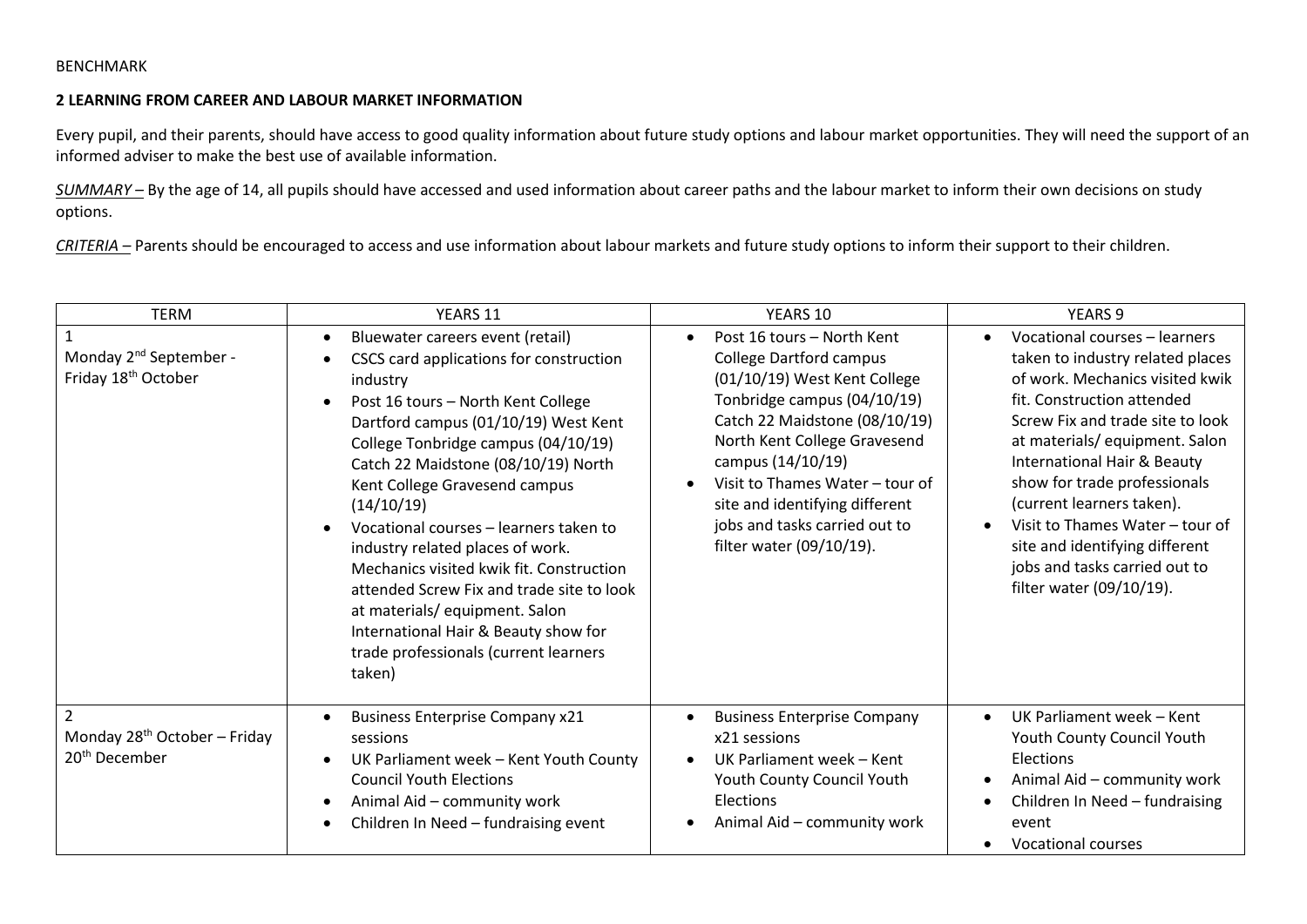|                                                                      | Post 16 tours - Sixth forms Grange Park/<br>Broomhill Bank/ Supa Jam<br><b>Vocational courses</b><br>$\bullet$                                                                          | Children In Need - fundraising<br>event<br><b>Vocational courses</b>                                                           |                                                                                         |
|----------------------------------------------------------------------|-----------------------------------------------------------------------------------------------------------------------------------------------------------------------------------------|--------------------------------------------------------------------------------------------------------------------------------|-----------------------------------------------------------------------------------------|
| Monday $6^{th}$ January 2020 -<br>Friday 14th February 2020          | <b>Business Enterprise Company x21</b><br>sessions<br><b>Vocational courses</b><br>Bridging the Gap - Learning Shop x8<br>$\bullet$<br>sessions (2hours each)                           | Bridging the Gap - Learning<br>Shop x8 sessions (2hours each)<br><b>Vocational courses</b>                                     | <b>Vocational courses</b><br>$\bullet$                                                  |
| Monday $24^{th}$ February – Friday<br>3rd April 2020                 | <b>Business Enterprise Company x21</b><br>sessions<br><b>Vocational courses</b><br>$\bullet$<br>Bridging the Gap - Learning Shop x8<br>sessions (2hours each)<br><b>WORK EXPERIENCE</b> | Bridging the Gap - Learning<br>Shop x8 sessions (2hours each)<br><b>Vocational courses</b><br><b>VISITS - CAREER INDUCTION</b> | <b>Vocational courses</b><br>$\bullet$<br><b>VISITS - CAREER INDUCTION</b><br>$\bullet$ |
| 5<br>Monday $20^{th}$ April -<br>Wednesday 22 <sup>nd</sup> May 2020 | <b>Vocational courses</b><br><b>WORK EXPERIENCE</b><br>$\bullet$                                                                                                                        | <b>Vocational courses</b><br><b>VISITS - CAREER INDUCTION</b>                                                                  | <b>Vocational courses</b><br><b>VISITS - CAREER INDUCTION</b>                           |
| 6<br>Monday $1^{st}$ June – Monday<br>20 <sup>th</sup> July 2020     | <b>Vocational courses</b><br>$\bullet$                                                                                                                                                  | <b>Vocational courses</b><br><b>VISITS - CAREER INDUCTION</b>                                                                  | <b>Vocational courses</b><br>$\bullet$<br>VISITS - CAREER INDUCTION                     |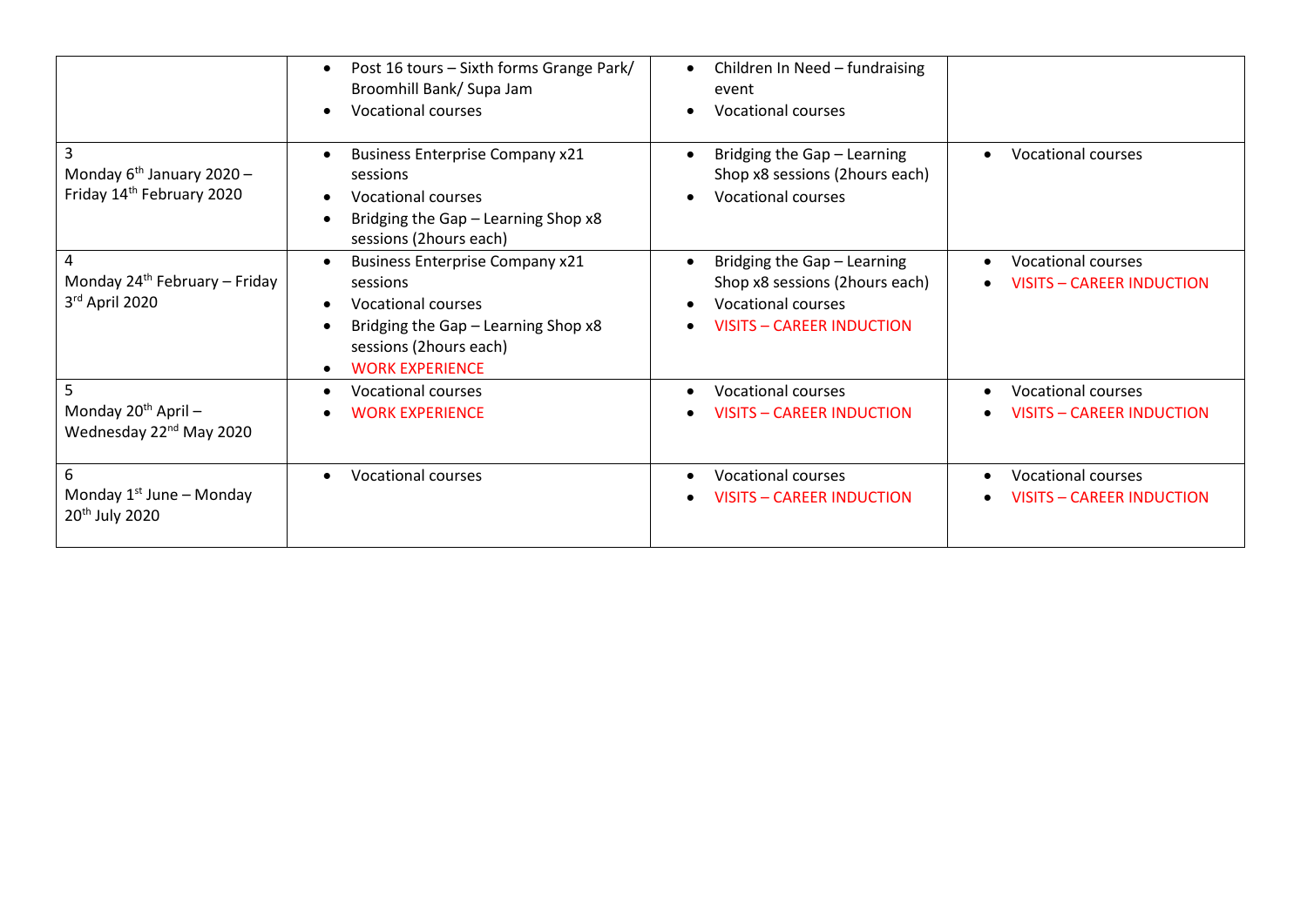### BENCHMARK

# **4 LINKING CURRICULUM LEARNING TO CAREERS**

*SUMMARY -* All teachers should link curriculum learning with careers. For example, STEM subject teachers should highlight the relevance of STEM subjects for a wide range of career pathways.

*CRITERIA –* By the age of 14, every pupil should have had the opportunity to learn how the different STEM subjects help people to gain entry to, and be more effective workers within, a wide range of careers.

| <b>TERM</b>                                                                               | YEARS 11                                                                                                            | YEARS 10                                                                                        | <b>YEARS 9</b>                                                                                               |
|-------------------------------------------------------------------------------------------|---------------------------------------------------------------------------------------------------------------------|-------------------------------------------------------------------------------------------------|--------------------------------------------------------------------------------------------------------------|
| $\mathbf{1}$<br>Monday 2 <sup>nd</sup> September - Friday 18 <sup>th</sup><br>October     | AQA qualification in PSE<br>$\bullet$<br>Unit 1 Action Planning<br>Unit 7 Making Informed Careers<br>Choices        | AQA qualification in PSE<br>Unit 1 Action Planning<br>Unit 7 Making Informed Careers<br>Choices | Previously covered AQA qualification<br><b>PSE Unit 4 Finances</b>                                           |
| $\overline{2}$<br>Monday 28 <sup>th</sup> October - Friday 20 <sup>th</sup><br>December   | <b>Business Enterprise Company</b><br>x21 sessions<br>Unit 8 Applying for Jobs &<br>Courses                         | AQA qualification PSE Unit 8<br>Applying for Jobs & Courses                                     |                                                                                                              |
| 3<br>Monday 6 <sup>th</sup> January 2020 - Friday 14 <sup>th</sup><br>February 2020       | <b>Business Enterprise Company</b><br>x21 sessions<br>Bridging the Gap - Learning<br>Shop x8 sessions (2hours each) | Bridging the Gap - Learning<br>Shop x8 sessions (2hours each)                                   |                                                                                                              |
| $\overline{4}$<br>Monday 24 <sup>th</sup> February - Friday 3 <sup>rd</sup> April<br>2020 | <b>Business Enterprise Company</b><br>x21 sessions<br>Bridging the Gap - Learning<br>Shop x8 sessions (2hours each) | Bridging the Gap - Learning<br>Shop x8 sessions (2hours each)                                   |                                                                                                              |
| 5<br>Monday 20 <sup>th</sup> April - Wednesday 22 <sup>nd</sup><br>May 2020               |                                                                                                                     |                                                                                                 | AQA qualification in PSE<br>$\bullet$<br>Unit 1 Action Planning<br>Unit 7 Making Informed Careers<br>Choices |
| 6                                                                                         |                                                                                                                     |                                                                                                 | AQA qualification in PSE<br>$\bullet$<br>Unit 1 Action Planning                                              |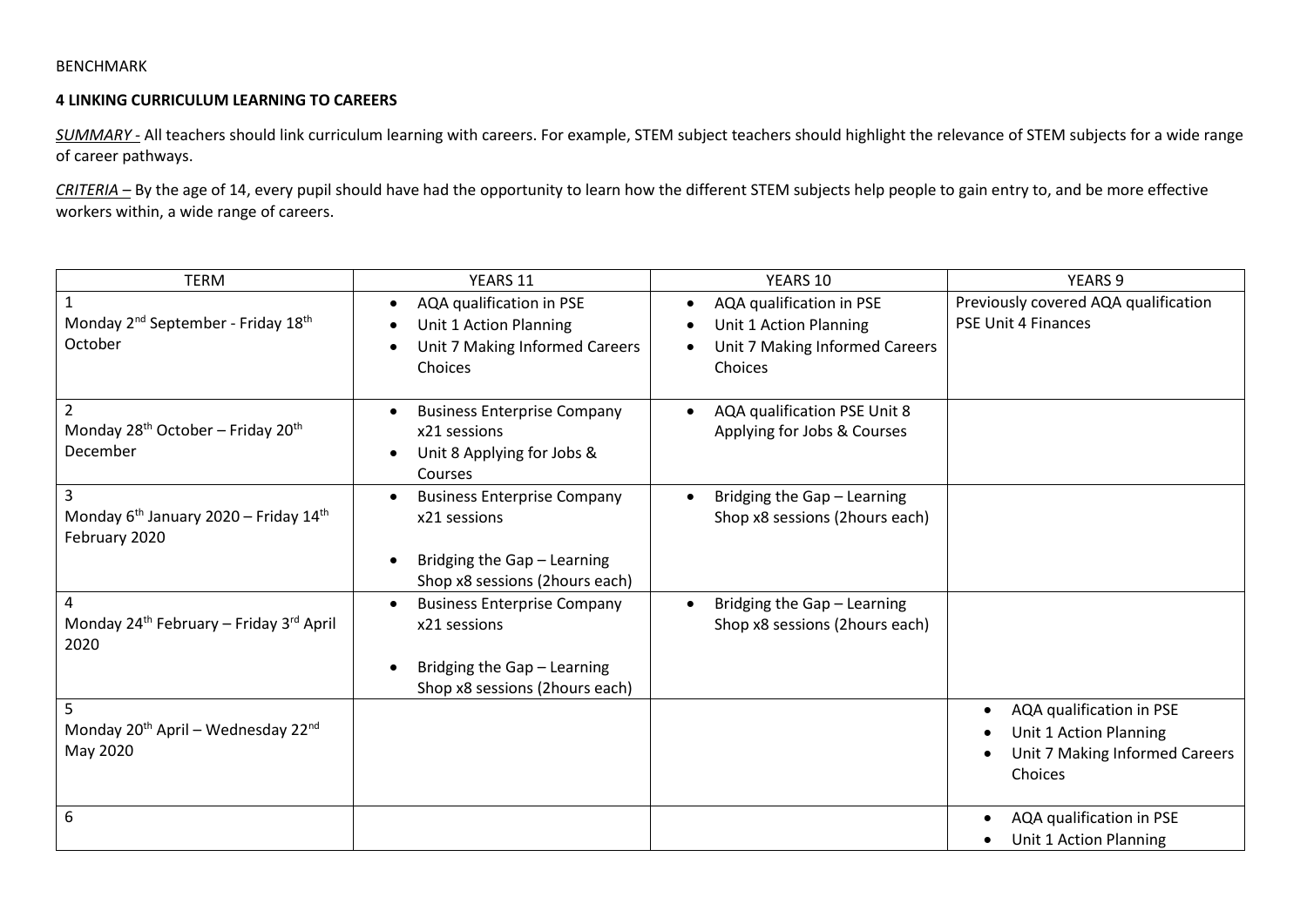| Monday $1^{st}$ June – Monday 20 <sup>th</sup> July |  | Unit 7 Making Informed Careers |
|-----------------------------------------------------|--|--------------------------------|
| 2020                                                |  | Choices                        |
|                                                     |  | Unit 8 Applying for Jobs &     |
|                                                     |  | Courses                        |
|                                                     |  |                                |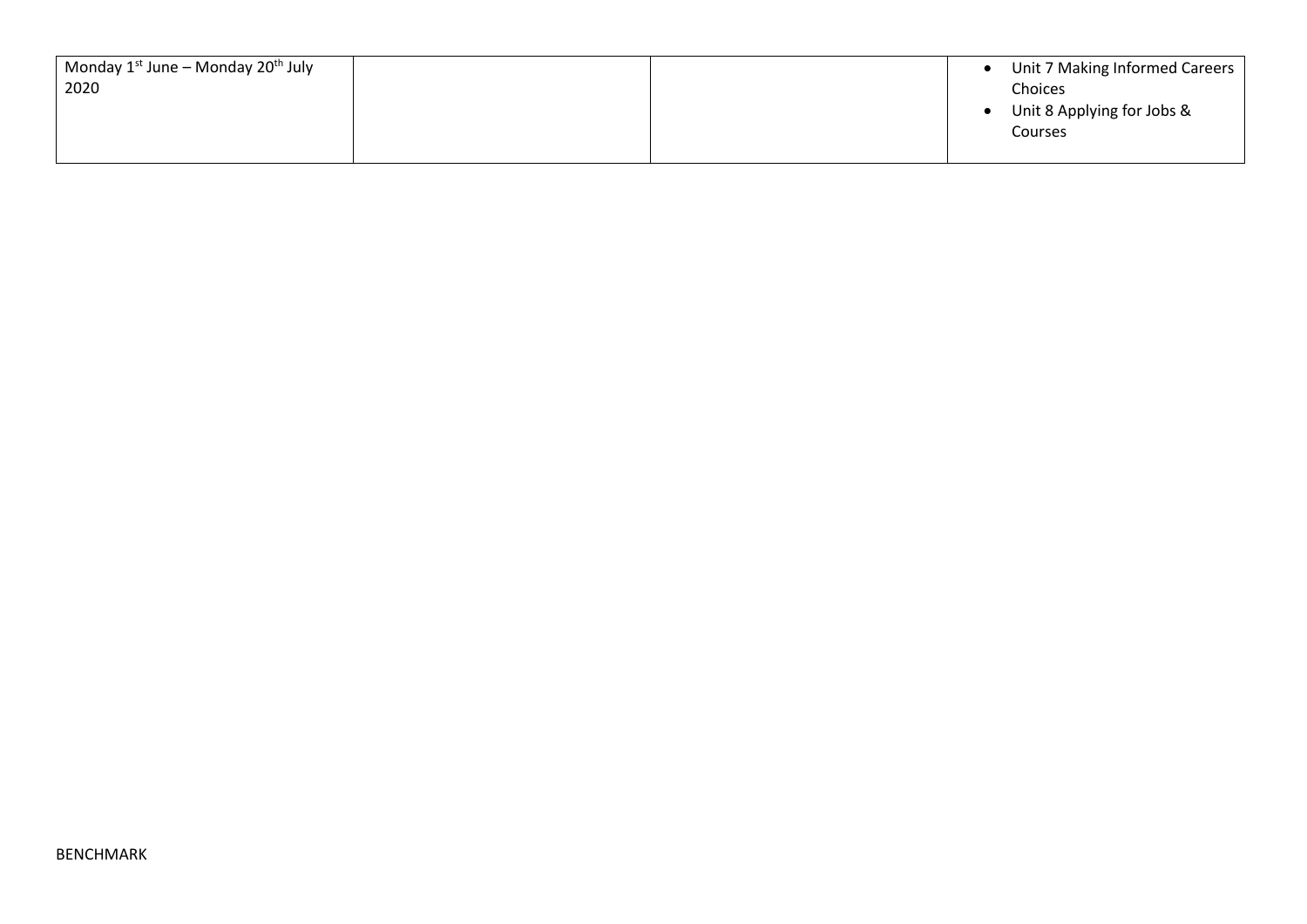# **6 EXPERIENCE OF WORKPLACES**

Every pupil should have first-hand experiences of the workplace through work visits, work shadowing and/or work experience to help their exploration of career opportunities, and expand their networks.

*SUMMARY –* By the age of 16, every pupil should have had at least one experience of a workplace, additional to any part-time jobs they may have.

*CRITERIA –* By the age of 18, every pupil should have had one further such experience, additional to any part-time jobs they may have.

| <b>TERM</b>                                                                             | YEARS 11                                                                                                                                                                                | YEARS 10                                                                                                                       | <b>YEARS 9</b>                                                                          |
|-----------------------------------------------------------------------------------------|-----------------------------------------------------------------------------------------------------------------------------------------------------------------------------------------|--------------------------------------------------------------------------------------------------------------------------------|-----------------------------------------------------------------------------------------|
| $\mathbf{1}$<br>Monday 2 <sup>nd</sup> September - Friday 18 <sup>th</sup><br>October   | <b>Vocational courses</b><br>$\bullet$                                                                                                                                                  | <b>Vocational courses</b>                                                                                                      | <b>Vocational courses</b><br>$\bullet$                                                  |
| $\overline{2}$<br>Monday 28 <sup>th</sup> October - Friday 20 <sup>th</sup><br>December | <b>Business Enterprise Company</b><br>x21 sessions<br><b>Vocational courses</b>                                                                                                         | <b>Vocational courses</b>                                                                                                      | <b>Vocational courses</b><br>$\bullet$                                                  |
| Monday 6 <sup>th</sup> January 2020 - Friday 14 <sup>th</sup><br>February 2020          | <b>Business Enterprise Company</b><br>x21 sessions<br>Bridging the Gap - Learning<br>Shop x8 sessions (2hours each)<br><b>Vocational courses</b>                                        | Bridging the Gap - Learning<br>Shop x8 sessions (2hours each)<br><b>Vocational courses</b>                                     | <b>Vocational courses</b><br>$\bullet$                                                  |
| 4<br>Monday 24 <sup>th</sup> February - Friday 3 <sup>rd</sup> April<br>2020            | <b>Business Enterprise Company</b><br>$\bullet$<br>x21 sessions<br>Bridging the Gap - Learning<br>Shop x8 sessions (2hours each)<br><b>Vocational courses</b><br><b>WORK EXPERIENCE</b> | Bridging the Gap - Learning<br>Shop x8 sessions (2hours each)<br><b>Vocational courses</b><br><b>VISITS - CAREER INDUCTION</b> | <b>Vocational courses</b><br>$\bullet$<br><b>VISITS - CAREER INDUCTION</b><br>$\bullet$ |
| 5<br>Monday 20 <sup>th</sup> April - Wednesday 22 <sup>nd</sup><br>May 2020             | Vocational courses<br><b>WORK EXPERIENCE</b><br>$\bullet$                                                                                                                               | <b>Vocational courses</b><br><b>VISITS - CAREER INDUCTION</b>                                                                  | <b>Vocational courses</b><br>$\bullet$<br><b>VISITS - CAREER INDUCTION</b>              |
| 6<br>Monday $1^{st}$ June – Monday $20^{th}$ July<br>2020                               | <b>Vocational courses</b><br>$\bullet$                                                                                                                                                  | <b>Vocational courses</b><br><b>VISITS - CAREER INDUCTION</b>                                                                  | <b>Vocational courses</b><br>$\bullet$<br><b>VISITS - CAREER INDUCTION</b>              |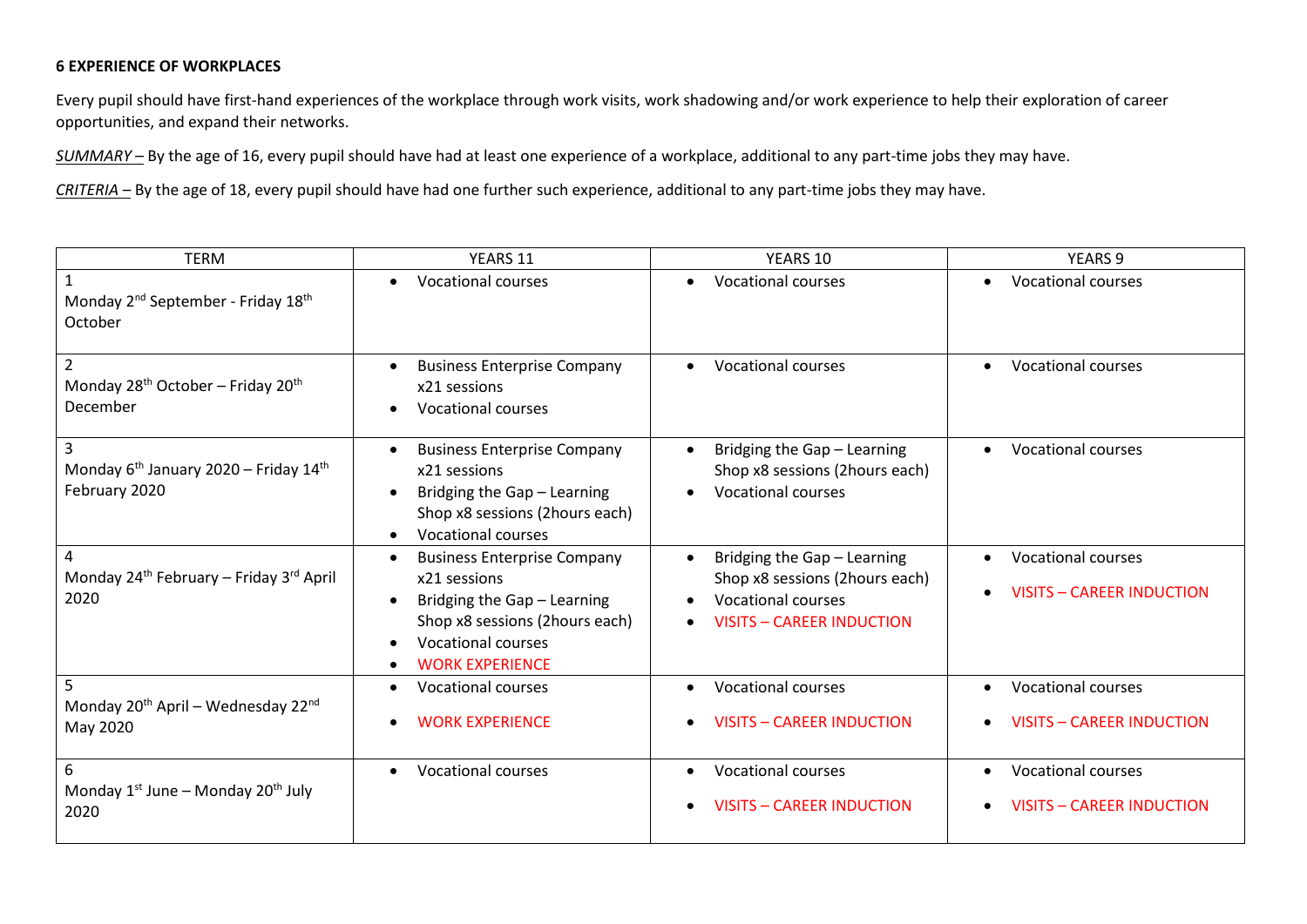To action:

VISITS – CAREER INDUCTION – to have professional attend and give insight into career and job role

WORK EXPERIENCE – To send pupils out to placements

Bluewater – Learning Centre – Bridging the Gap programme

X8 week programme (2hour session) every Tuesday from 10 till 12.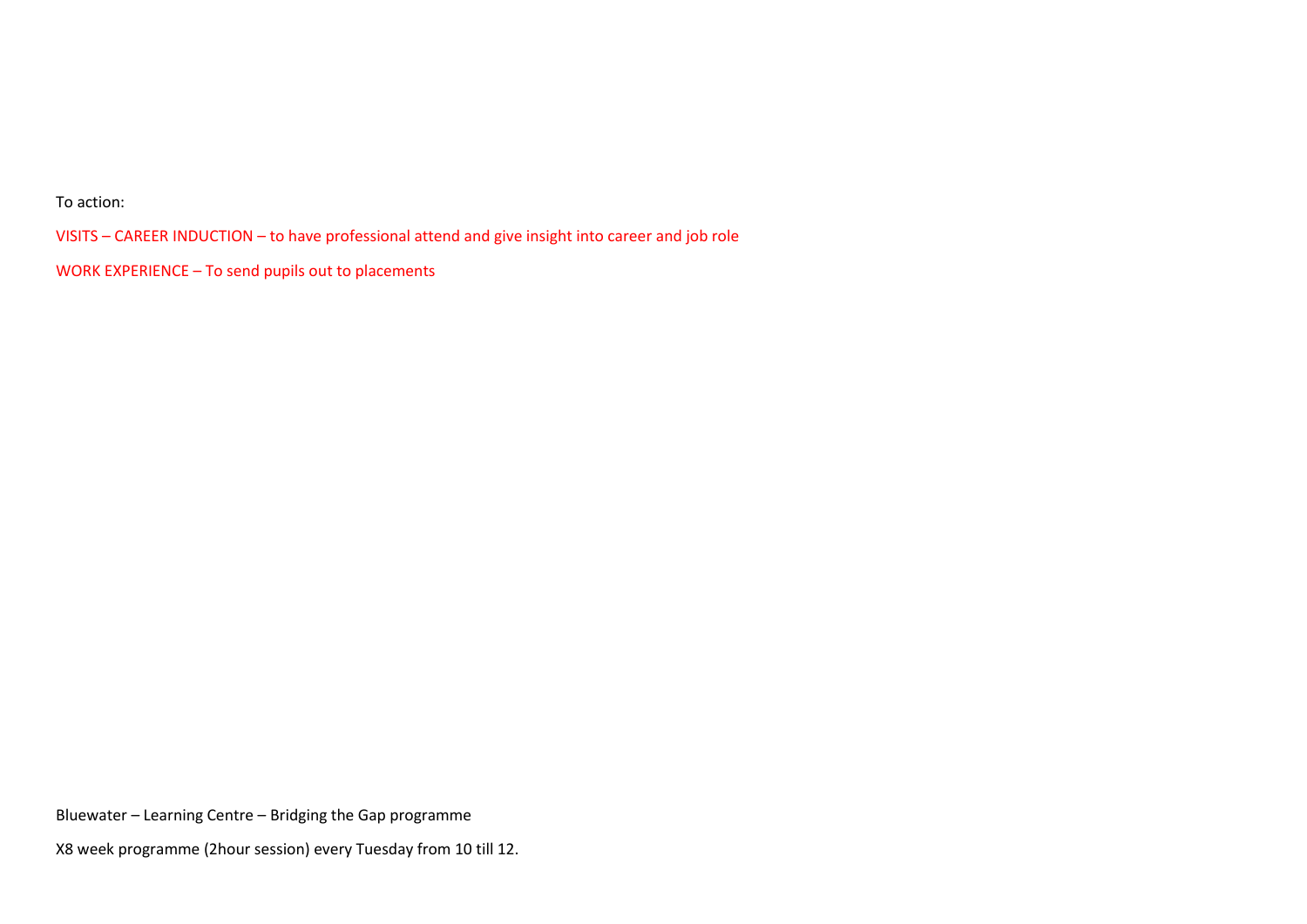14th January 2020

21st January 2020

28<sup>th</sup> January 2020

4<sup>th</sup> February 2020

11<sup>th</sup> February 2020

25<sup>th</sup> February 2020

3 rd March 2020

10<sup>th</sup> March 2020

Subjects to be covered:

- 1. Introduction to employment, school Vs work, misconduct/ gross misconduct and consequences
- 2. First impression, time keeping and appearance
- 3. Communication, verbal, vocal and non- verbal
- 4. CV writing
- 5. Interview techniques
- 6. Teamwork, personal effectiveness and team roles
- 7. Personal strengths and weaknesses
- 8. Career advice and education

Business Enterprise Company

To be delivered at Rowhill School x21 sessions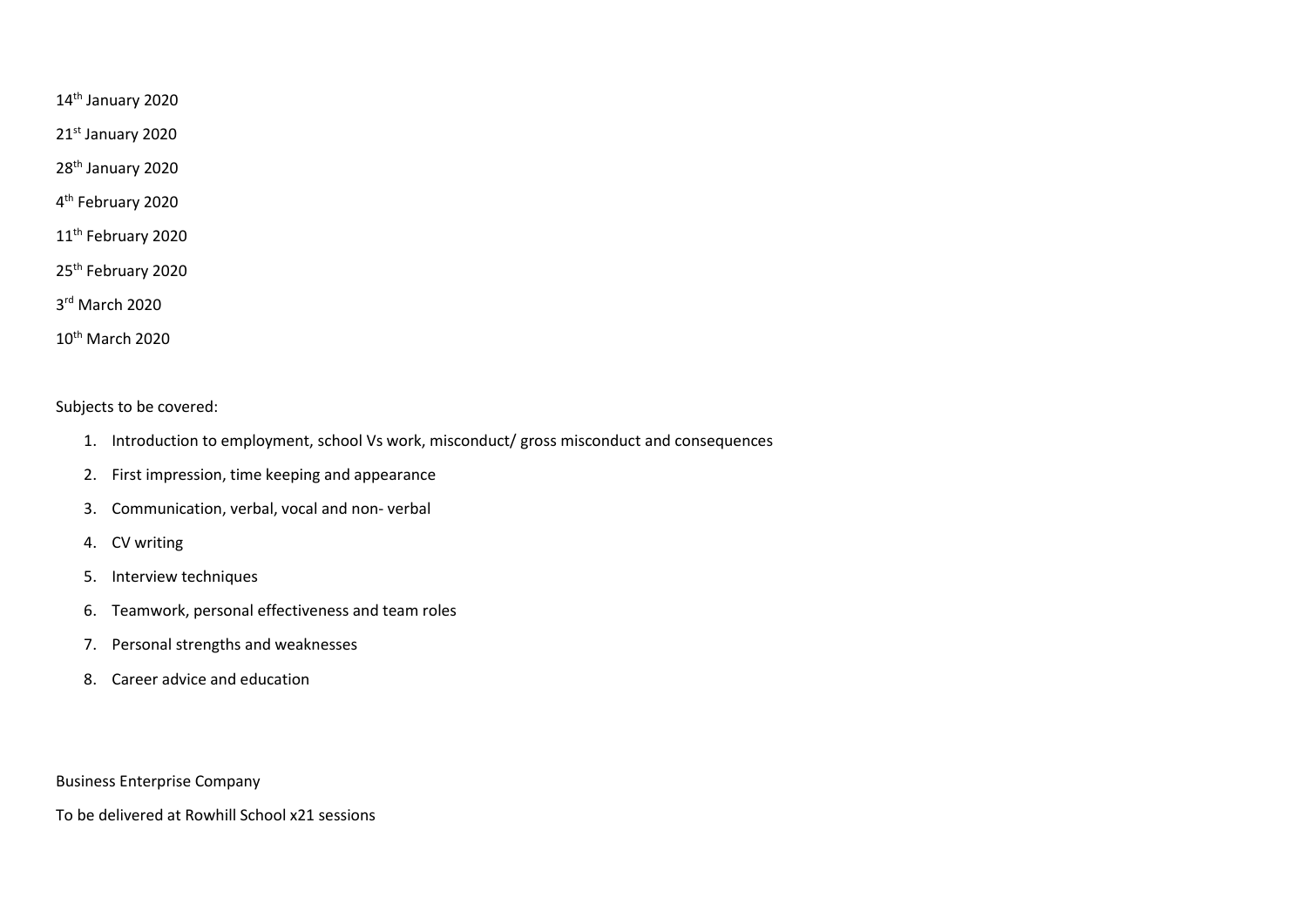- **Session 1: Ice Breaker** A number of short challenges which are designed for students and staff to get to know each other and to learn more about what the project has to offer.
- **Session 2:** Future Plans (CEIAG talk/filling in their workbooks) This session will let staff know the students' future aspirations and be able to give them guidance and support to reach their goals.
- **Session 3:** Confidence Building This will involve a number of different activities to help improve students' confidence. They will learn new skills to build on their confidence and work on areas that they struggle in.
- **Session 4:** Communication Workshop During this workshop each challenge will test a different area of communication and teach the students ways to communicate in a more effective way.
- **Session 5:** CV Workshop Students are given the chance to learn what an employer looks for in a CV and how to produce a suitable one to match their career goals.
- **Session 6: Essential Skills Challenge** This challenge is set up like a group interview and students are given the opportunity to show which employability skills they possess during the session. It gives us a great opportunity to see which areas need improving.
- **Session 7:** Writing an Application Letter Students choose a job advert and are given support to write an application letter for the position. This will give students experience in the first steps towards finding employment.
- **Session 8: Employability Workshop: Panic Room** Students will have to complete various challenges to work out a code for the final table and escape the room! Each challenge tests a different skill and looks at how they are able to work in a team and use each other's strengths.
- **Session 9: Voluntary Work Placement –** Students will be supported to research and apply for a voluntary work placement. This will be a huge step for students and give them some hands-on experience in the work place which will look really impressive on their CV!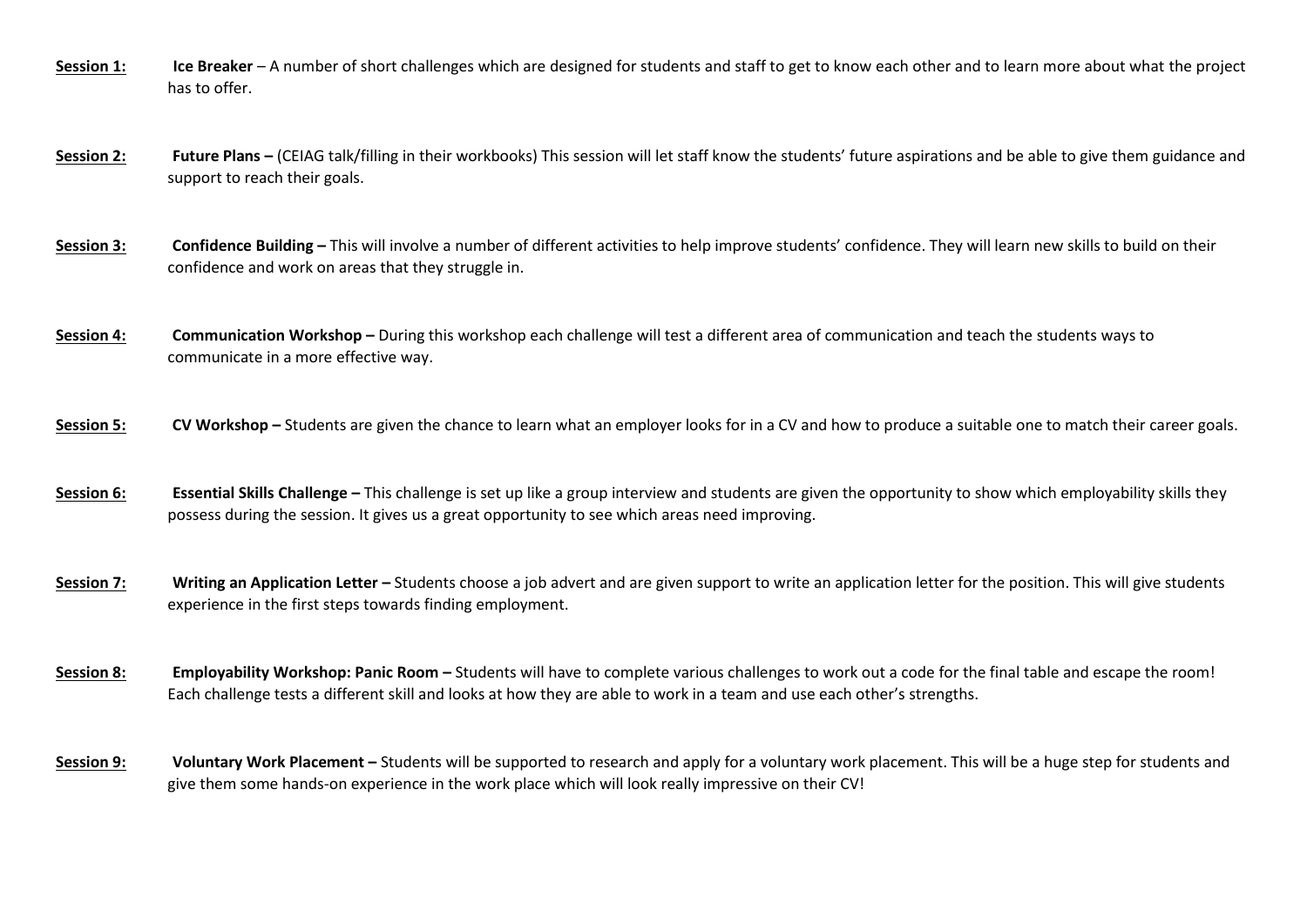- **Session 10:** Employer/College to visit the school The visitor will talk to students about their job role and set them challenges and answer any questions that the students may have. This will give employer interaction and get them to think more about their future after leaving school.
- **Session 11:** Group Interview: Radiation Challenge Students will be put in to groups and be set an official group interview challenge. Our staff will treat this like a real group interview and give groups and individuals feedback after the challenge. This will help them be more aware of what to expect in the future.
- **Session 12:** Presentation/Customer Service Workshop This session will help build on the students' confidence levels and teach them the correct way to interact with colleagues and the public.
- **Session 13: Interview Day Workshop –** This workshop teaches students all the elements involved when preparing for an interview. From what to wear right through to how to answer the questions.
- **Session 14:** Key Skills This group exercise will really test the students' key skills and see what sort of improvements they have made since the start of the project.
- **Session 15: Interview Techniques and Mock Interview –** Students will learn interview techniques/methods and then be given a 1-1 interview. This will be hugely beneficial for students and give them an idea of what to expect when they start applying for work after school.
- **Session 16:** Enterprise Challenge Students will come up with an idea and design and market the product ready to present to the group. The material produced during this challenge can be used to build a detailed portfolio of work and really help the students to showcase their skills.
- **Session 17:** Employability Challenge Groups will be split in half and each half will design part of the final challenge. This will really test the students communication along with other key skills. Feedback will be given and can be used to help write personal statements for individual students.
- **Session 18:** Training Provider Visit A training provider will visit the school and discuss what they do and what they could offer individual students (Question and Answer type set up). This will open the students eyes to what opportunities are available to them once they leave school and whether further training may benefit them.